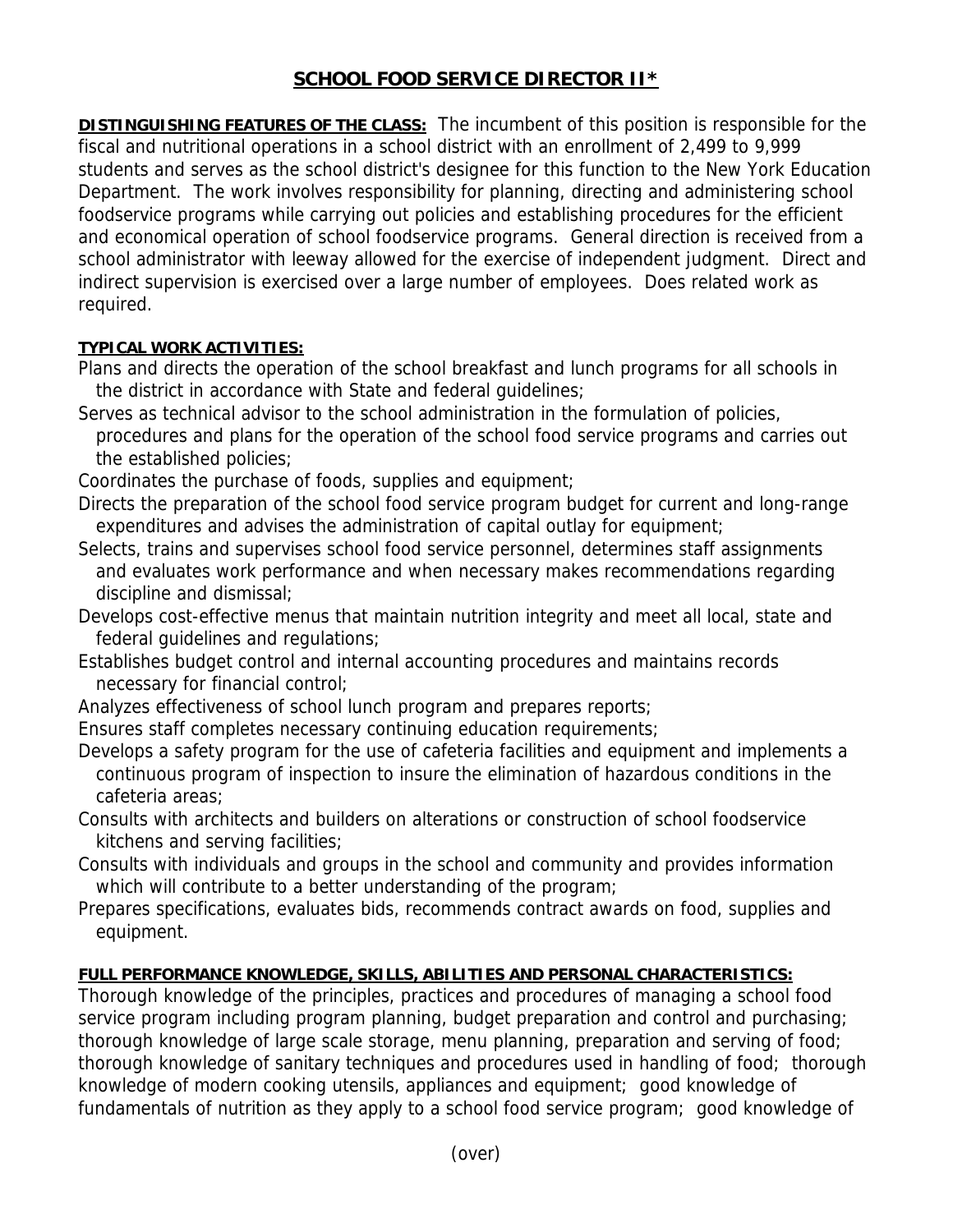the selection, purchasing and care of equipment; good knowledge of office management; good knowledge of principles of personnel selection and training; good knowledge of supervisory techniques; ability to establish and maintain cooperative relationships; ability to communicate effectively, both orally and in writing; ability to maintain records and prepare reports; ability to devise and implement systems and procedures for accountability of food, supplies, equipment and money.

#### **MINIMUM QUALIFICATIONS:**

- a.) Bachelor's degree, or equivalent educational experience, with a major in food and nutrition, food service management, dietetics, restaurant management, hospitality management, family and consumer sciences, nutrition education, culinary arts, business, or related fields; or
- b.) Bachelor's degree in any academic major and State recognized certificate for school nutrition directors; or
- c.) Bachelor's degree in any academic major and at least two years of relevant school nutrition programs experience; or
- d.) Associate's degree, or equivalent educational experience, with academic major in food and nutrition, food service management, dietetics, restaurant management, hospitality management, family and consumer sciences, nutrition education, culinary arts, business, or related fields and at least two years of relevant school nutrition programs experience.

**Special Requirement:** Candidates must complete 8 hours of food safety training not more than 5 years prior to their starting date, or within 30 days of their start date.

**Note:** The Professional Standards for State and Local Nutrition Program Personnel are required by the federal Healthy, Hunger Free Kids Act of 2010 and corresponding rules which became effective on July 1, 2015.

#### **Definitions:**

**Equivalent Educational Experience - (as referenced in options (a) and (d) above):** means college credits completed by an individual who does not possess a bachelor's or an associate's degree. For example 60 college credits could be accepted as the equivalent of an associate's degree.

**Related field - (as referenced in options (a) and (d) above):** refers to other college majors that would provide an applicant specific knowledge and skills that are relevant for a school nutrition program director. Possible majors would include, but are not limited to, Food Science, Community Nutrition and Marketing, and Hospitality Management. Colleges and universities may use different names for similar majors.